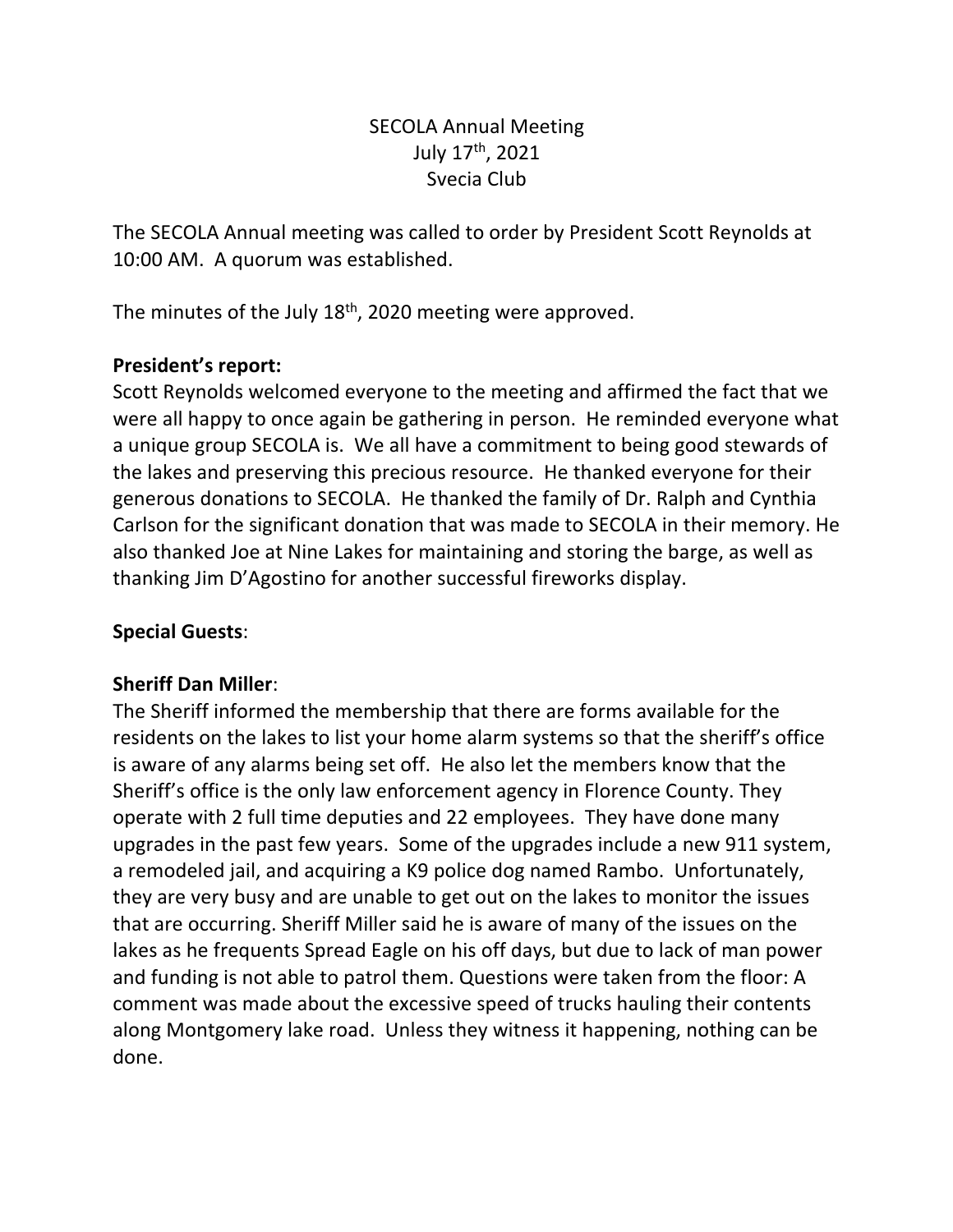## **Tim Bomberg**, **Florence Township Chair,** was unable to attend.

### **Joe Witynski**- **Florence Fire Chief**:

Joe informed the members that the Florence Fire Department is a 40 member all volunteer fire department. They are currently looking into adding a new fire station in the Spread Eagle area near Lake Elwood Rd. and US 2 on the old dump site property. Having a fire station close to our homes will reduce our fire insurance quite a bit. They are applying for a grant as well as planning to fund raise for this project.

#### **Scott Goodwin**-**Florence Land Conservation**

Scott thanked the SECOLA members for their continued support. He introduced Shawna Broullire who once again is serving as the AIS coordinator. He said it has been a busy year at the landing. Scott asked members to contact him directly if they experience any issues at the boat landing concerning the CBCW workers.

#### **Membership Report:**

Katie Reynolds thanked former membership chairman, Jennifer Kellstrom for her service. She also thanked the members for their generous donations. We currently have 233 members. Katie mentioned that there is an associate membership available for those that aren't property owners, but would like to belong to SECOLA. An associate member can attend all events and serve on committees. They may not run for office, however. Katie informed the membership that SECOLA has implemented the new data system, Little Green Light and a new email system, Mailchimp. Katie reviewed the social committee's calendar for the rest of the summer. She reminded everyone that there was a new event added this year, a Legacy of the Lakes party, for the 50 and under age group.

#### **Treasurer's Report:**

Dana Colenso reminded everyone that all donations to SECOLA are tax deductible. She also informed everyone that our dues are paid on a calendar year and the association operates on a fiscal year. We file with the IRS and the State of Wisconsin. Dana then reviewed the financial report for the past year. (see attached)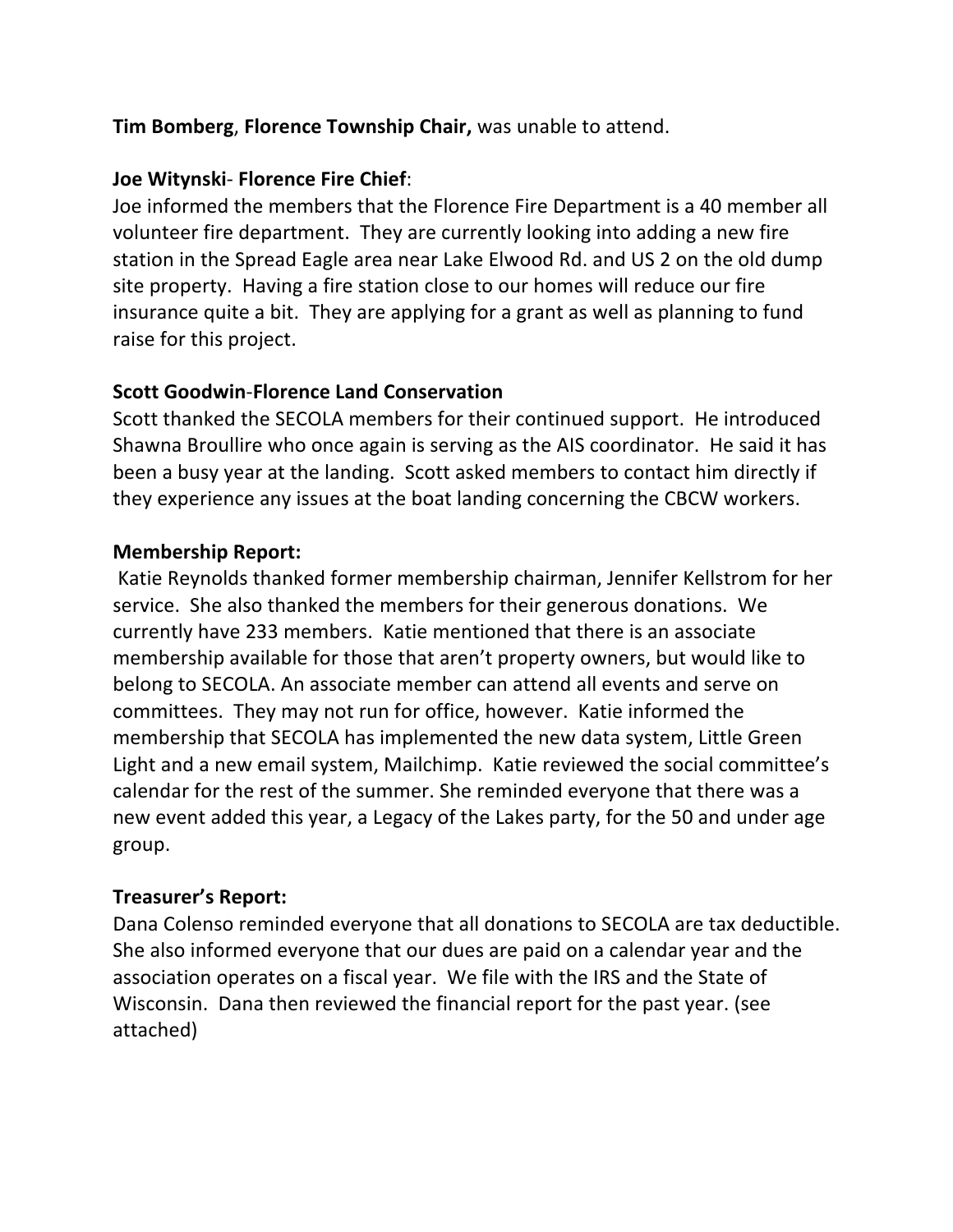#### **Nominating Committee**:

Scott Reynolds reviewed the officers up for nomination, Treasurer: Dana Colenso and Secretary: Cindy Weber. He asked if there were any nominations from the floor. There were none. A vote was taken and the officers were approved. Dana and Cindy were elected to serve for 2 more years.

#### **Bylaws Revision**:

Scott Reynolds reviewed and explained the changes made to the bylaws. (See attached for the updated bylaws). Tom Frisk moved to approve the changes made to the bylaws. Meg Hadlock seconded it. The motion was unanimously approved by the members.

#### **Natural Resources**:

Carl Sundberg informed the members of an upcoming speaker that FLCARA is hosting at the Natural Resource Center on raptors. It is being held on August  $12<sup>th</sup>$ . He informed the membership that 10 people had participated in the Panfish survey. 9 of the 10 liked the limits that were set for panfish.

#### **Invasive Species:**

Jay Weber reported that no new infestations of invasive species have been discovered in the lakes during the past 2 years. SECOLA continues to work with Angie Stein of Whitewater Associates to monitor the lakes. Meander surveys are conducted periodically. Angie Stein has mentioned that she is very happy with what SECOLA does to help contain the spread of Eurasian Water Millfoil. Currently there are 12 GPS locations in North Lake of EWM and 1 in Middle Lake. Jay also mentioned that White water crowfoot, which is a native plant, has come to the surface and is growing rapidly this summer.

#### **Grant Committee**:

Glen Johnson reported that we currently have one grant for \$25,000 which covers Middle Lake. \$5,000 is our responsibility which is made up in man hours. The work done on North Lake is covered by SECOLA. He mentioned that if anyone is interested in helping with the man hours for this grant, please contact him.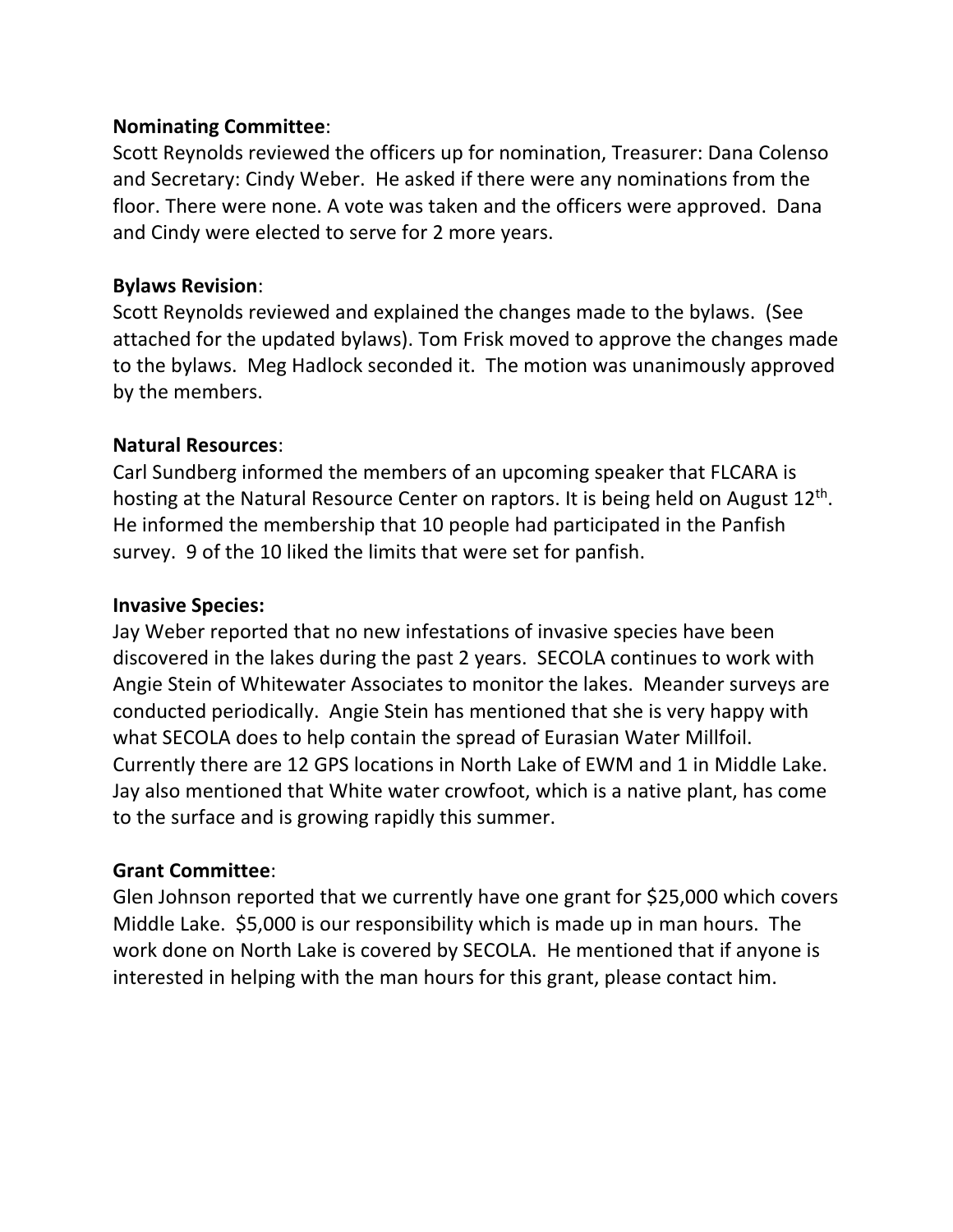#### **Bass Island**:

Chuck Hjerpe continues to mow the island. The wildflower garden which is being maintained by Amy Weber is doing very well. Chuck reminded everyone to please continue to pick up after yourselves and enjoy the island.

#### **Lake Safety:**

Jay informed the members that we have managed to get through another  $4<sup>th</sup>$  of July weekend without any major incidences. He stressed the fact that we need to continue to be aware of our wakes and respectful of others on the lakes. He reminded the members that those individuals that were born on or after Jan. 1989 need to take a boater's safety course in order to operate a motorboat or PWC. Lindley Johnson also spoke on Wake and Boat Safety and reminded everyone that communication is important in helping with wake safety. If you experience a problem, try to talk to that boat owner and express your concerns. Boats on our lakes are getting bigger and heavier and so therefore it is very important to be aware of the boating laws that need to be followed. There was a question asked from a member as to whether we could put signage up reminding boaters of the rules for the Channels. Scott Reynolds reminded everyone that it is their obligation the know the rules of the lake and that it would be difficult to mark every area with a sign. Another member commented that you can video tape anyone that is breaking the law and turn it in to the Sheriff's department. There was also a comment on the fact that the large boats/wakes are causing erosion of the shorelines and they are also a safety issue. SECOLA can not stress enough how important it is to be mindful of your wakes and to know the boating laws.

#### **Boat Landing:**

Scott Reynolds informed the members of the proposal by Forestry and Parks to expand the boat landing. He let the members know the SECOLA has been working with them and attending the meetings. SECOLA has informed them that we are against the expansion of the landing but in favor of fixing up the existing site. Scott talked about a lake capacity study that he looked into through the University of Wisconsin at Stevens Point. We have approximately 12 miles of shoreline and about 330 acres of useable water. This study indicates that we should only have 30 boats on our waters for our capacity. During the 4<sup>th</sup> of July, certain weekends, and other holidays, we are well over capacity. For this reason